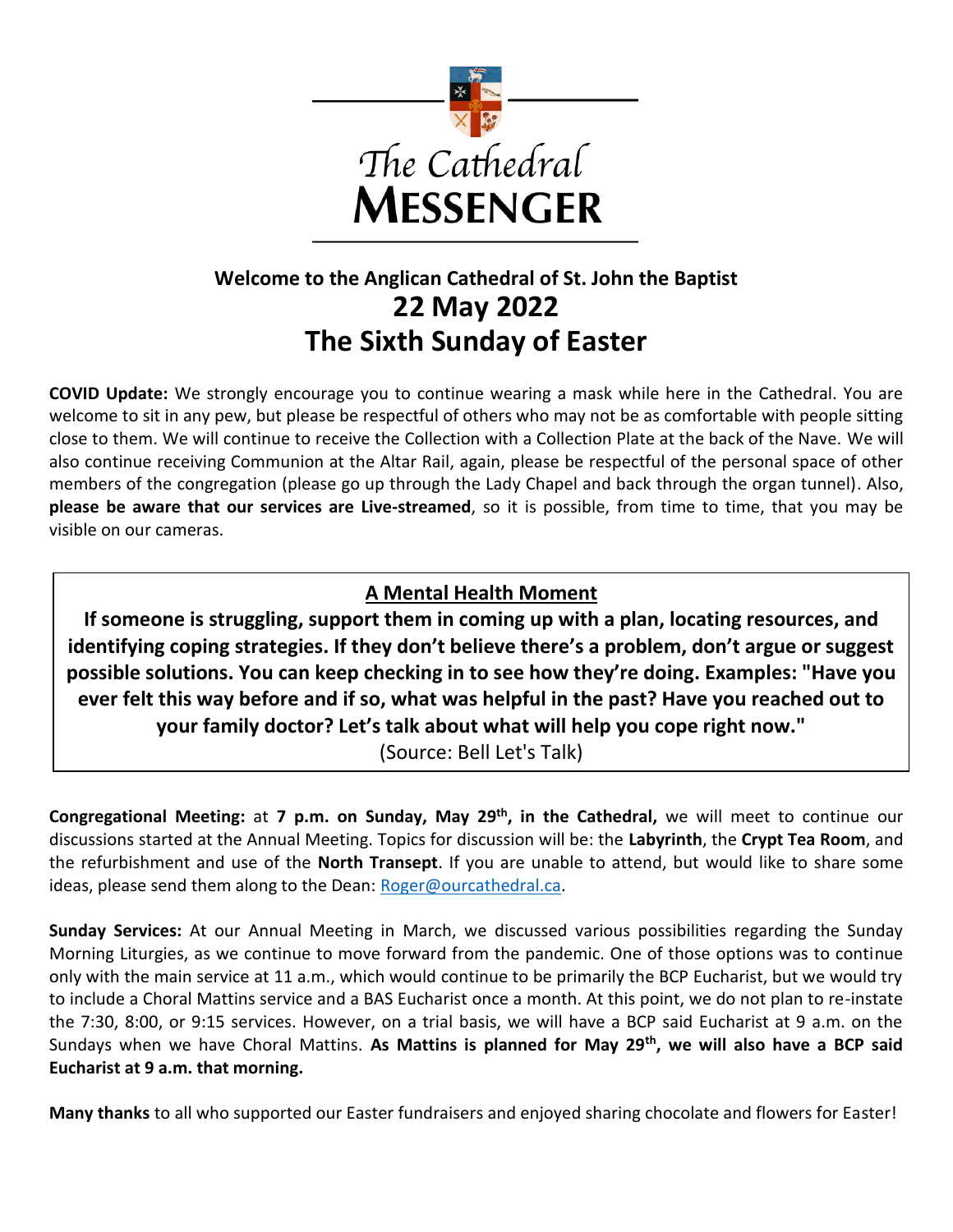## **11:00 a.m. Choral Eucharist** (BCP) **Setting: Mass of the Quiet Hour** (George Oldroyd)

The BCP is on-line: [www.anglican.ca/about/liturgicaltexts/](http://www.anglican.ca/about/liturgicaltexts/)

#### **Opening Hymn: 606 Jesus lives! Thy terrors now** *St. Albinus*

Jesus lives! Thy terrors now Can no longer, death, appall us; Jesus lives! By this we know Thou, O grave, canst not enthrall us. Alleluia!

2. Jesus lives! Henceforth is death But the gate of life immortal; This shall calm our trembling breath When we pass its gloomy portal. Alleluia!

3. Jesus lives! For us he died: Then, alone to Jesus living, Pure in heart may we abide, Glory to our Saviour giving. Alleluia!

4. Jesus lives! Our hearts know well Nought from us his love shall sever; Life, nor death, nor powers of hell Tear us from his keeping ever. Alleluia!

5. Jesus lives! To him the throne Over all the world is given; May we go where he is gone, Rest and reign with him in heaven. Alleluia!

The Lord's Prayer & Collect for Purity BCP p. 67 The Summary of the Law, *Kyrie eleison* p. 69

The Collect of the Day

**The Proclamation of the Word Acts 16:9-15 Psalm 67** p. 409 **Revelation 21:10, 22—22:5** Rohan Dawkins

#### Gradual Hymn: **CP 450 You call us, Lord, to be** *Rhosymedre Rhosymedre*

You call us, Lord, to be a people set apart, To feel with thoughtful mind and think with tender heart, Thus chosen, now, O Lord, we ask For faith in your unfailing grace To make is equal to the task.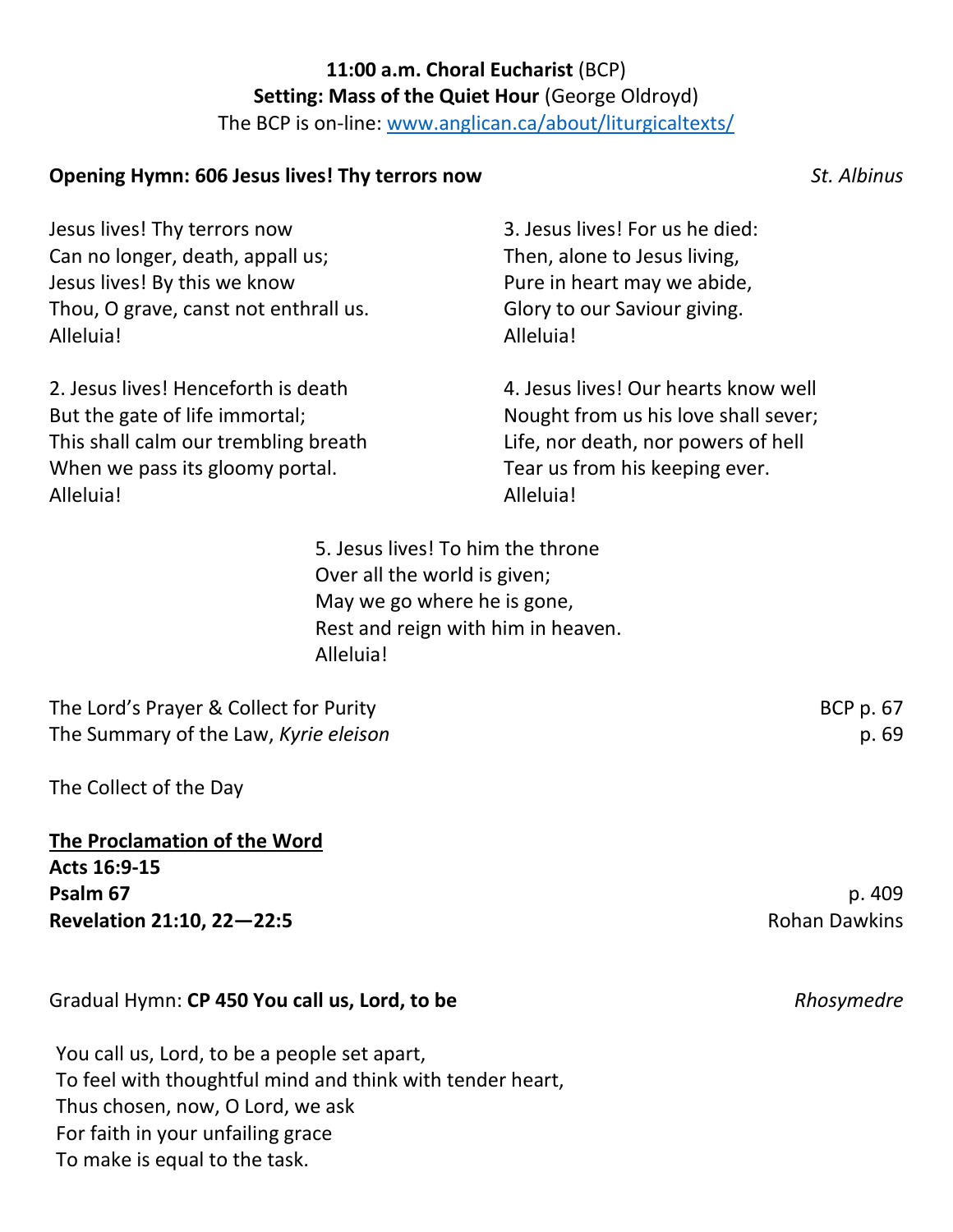2. You call us, Lord, to care for self and neighbour too, To take the risk, and dare to show what love can do. Thus chosen, now, O Lord, we ask For faith in your unfailing grace To make us equal to the task.

3. You call us, Lord, to be good stewards of the earth; To tend it as a place of blessedness and worth. Thus chosen, no, O Lord, we ask For faith in your unfailing grace To make us equal to the task.

4. You call us, Lord, to serve: to die that we may live, To know we best receive when joyfully we give. Thus chosen, now, O Lord, we ask For faith in your unfailing grace To make us equal to the task.

#### **The Holy Gospel: John 5:1-9**

The Nicene Creed p. 71 Sermon **The Vicar**

#### Offertory Sentence Offertory Hymn: **378 God of mercy, God of grace** *Heathlands*

God of mercy, God of grace, Show the brightness of thy face; Shine upon us, Saviour, shine, Fill thy Church with light divine; And thy saving health extend Unto earth's remotest end. And thy holy will obey.

> 3. Let the people praise thee, Lord; Earth shall then her fruits afford; God to man his blessing give, Man to God devoted live; All below, and all above, One in joy, and light, and love.

The Intercessions

2. Let the people praise thee, Lord; Be by all that live adored; Let the nations shout and sing Glory to their Saviour King; At thy feet thy tribute pay,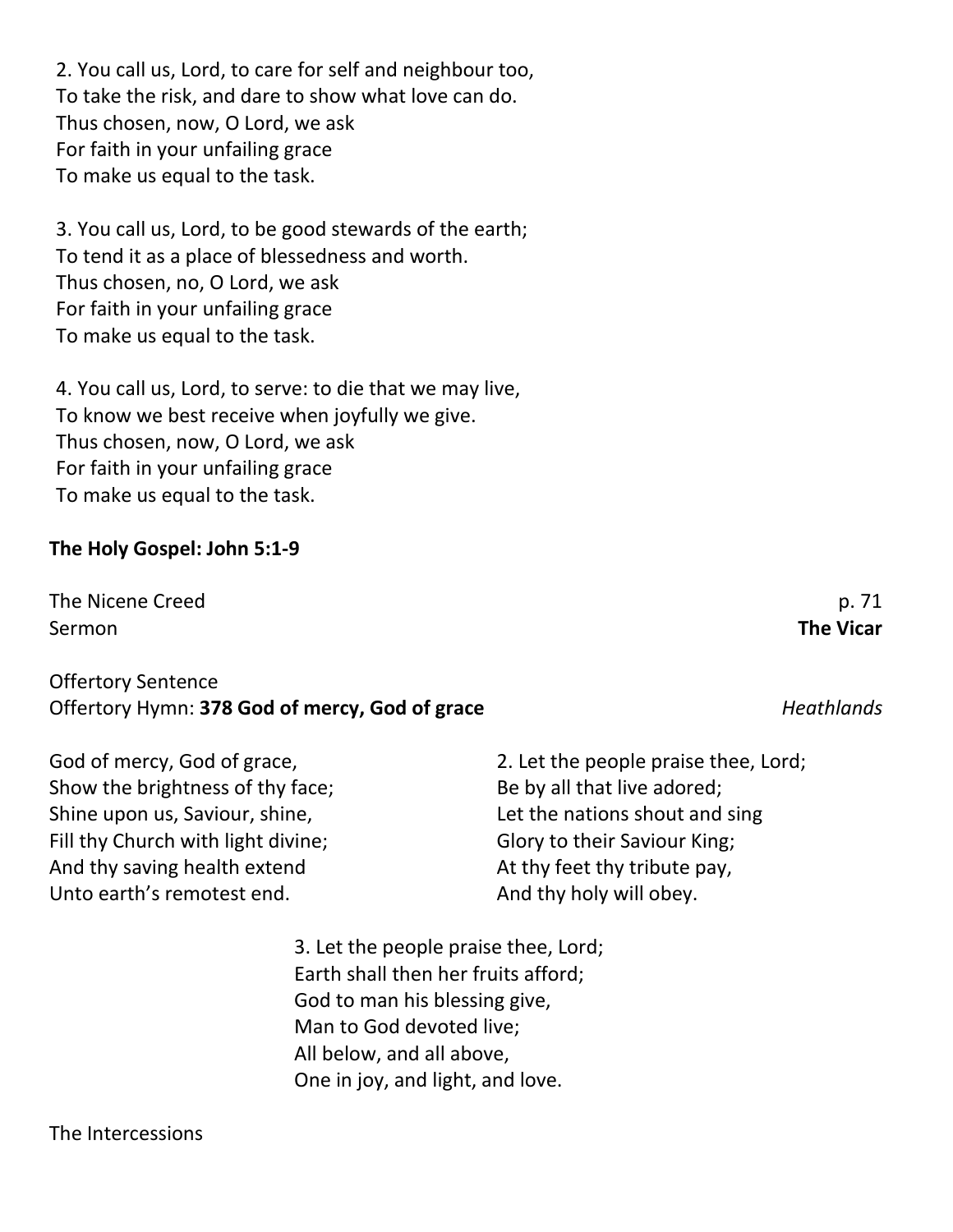### **The Holy Communion**

| Invitation, Confession, Absolution, Comfortable Words | p. 76          |
|-------------------------------------------------------|----------------|
| Thanksgiving and Consecration                         | p. 78<br>p. 83 |
| The Peace, Prayer of Humble Access, Agnus dei         |                |

#### THE COMMUNION

*For those viewing on-line, we invite you to use this Prayer for Spiritual Communion: Lord Jesus, I believe that you are truly present in the Holy Sacrament. However, since I cannot now receive you sacramentally, I beseech you to come spiritually into my heart. I unite myself with you, and embrace you with all the affections of my soul. Let me never be separated from you. Let me live and die in your love. Amen.*

| The Anthem: Ave Verum Corpus    | Wm. Byrd |
|---------------------------------|----------|
| The Lord's Prayer, Thanksgiving | p. 85    |
| <b>The Gloria</b>               | p. 86    |
| The Blessing                    |          |

#### Closing Hymn: **618 Glorious things of thee are spoken** *Austria*

Glorious things of thee are spoken, Zion, city of our God; He, whose word cannot be broken, formed thee for his own abode. On the Rock of ages founded, What can shake thy sure repose? With salvation's walls surrounded, Thou may'st smile at all thy foes.

2. See, the streams of living waters, Springing from eternal love, Well supply thy sons and daughters, And all fear of want remove. Who can faint, when such a river Ever flows their thirst to assuage; Grace, which like the Lord, the Giver, Never fails from age to age?

3. Round each habitation hovering, See the cloud and fire appear For a glory and a covering – Showing that the Lord is near. Thus they march, the pillar leading, Light by night and shade by day; Daily on the manna feeding Which he gives them when they pray.

4. Saviour, since of Zion's city I, through grace, a member am, Let the world deride or pity, I will glory in thy Name. Fading is the world's best pleasure, All its boasted pomp and show; Solid joys and lasting treasure None but Zion's children know.

*\* \* \* \* \**

#### **Our On-line Services are available live or recorded on:**

Facebook: [www.facebook.com/anglcathstj/](http://www.facebook.com/anglcathstj/) and on our YouTube Channel: [www.youtube.com/channel/UCPn0-iS\\_T0pdmdfY3hJDbJA.](http://www.youtube.com/channel/UCPn0-iS_T0pdmdfY3hJDbJA)